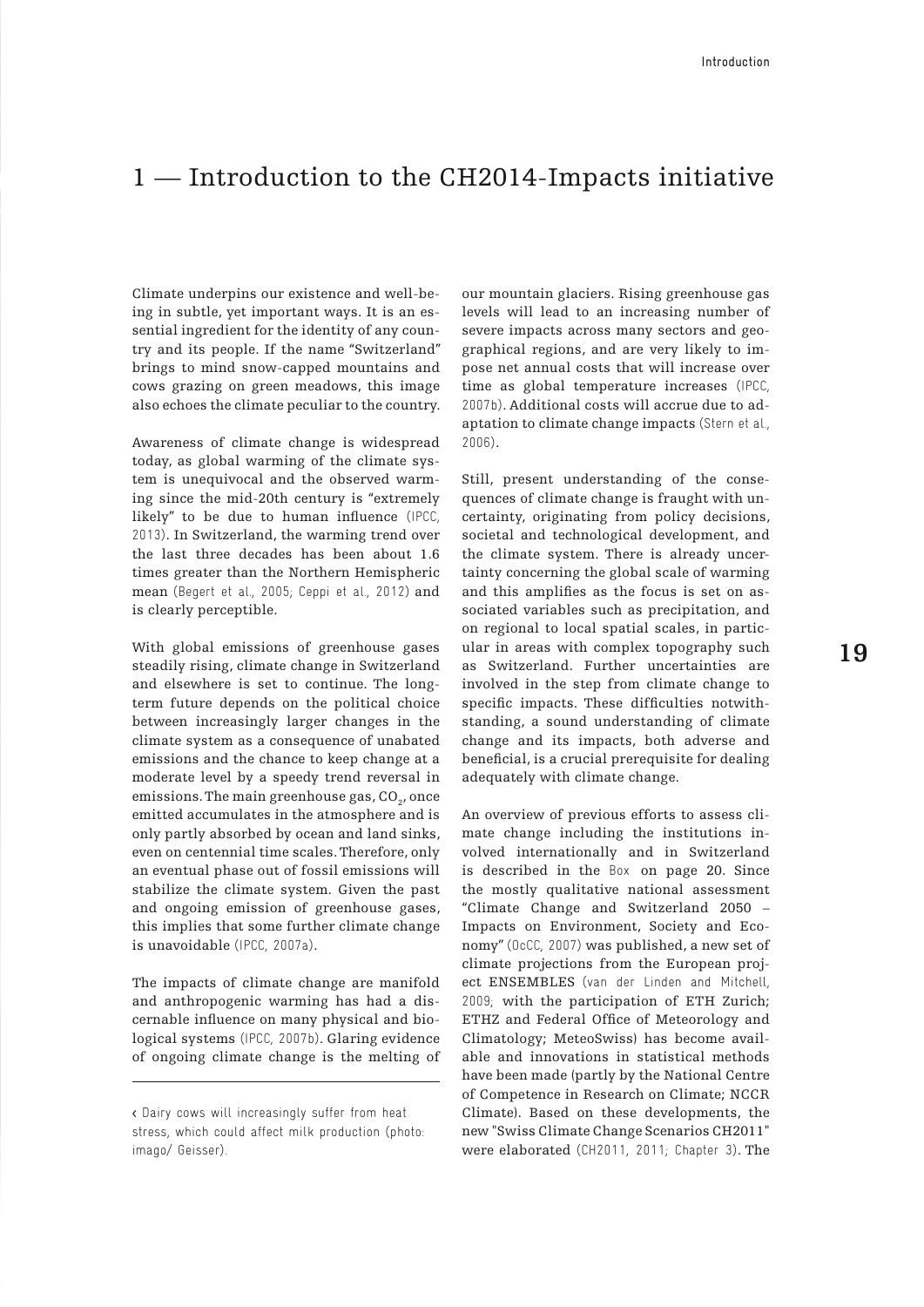## Box: Institutions and previous assessments related to climate change

At the global level, the need for a comprehensive assessment of scientific knowledge on climate change to advise international policy was recognized already in the 1980s. The World Climate Research Programme (WCRP), the International Geosphere-Biosphere Programme (IGBP) and an international programme of biodiversity science (Diversitas) were launched to organize scientific activities related to global change. In 1988, the Intergovernmental Panel on Climate Change (IPCC) was established to assess "the scientific, technical, and socioeconomic information relevant for the understanding of the risk of human-induced climate change". The IPCC's role is defined as providing a policy relevant but not policy prescriptive basis for the decision making process.

IPCC's First Assessment Report (FAR; IPCC, 1990) inspired the formation of the United Nations Framework Convention on Climate Change (UNFCCC). Since 1995 – when it entered into force – the UNFCCC continues to provide the essential policy framework for addressing climate change at the international level. The Second Assessment Report (SAR; IPCC, 1995) became the basis for the Kyoto Protocol adopted in 1997 and in force since 2005. The Kyoto Protocol is the only international treaty that sets legally binding obligations on industrialized countries to reduce emissions of greenhouse gases. Subsequent IPCC findings from the Third (TAR; IPCC, 2001), and in particular the Fourth Assessment Report (AR4; IPCC, 2007a;b), informed the negotiations of the 16th Conference of the Parties in Cancun, Mexico in December 2010, which agreed on a warming limit of 2°C above preindustrial levels.

Today, the scientific results assessed by the IPCC again provide the basis for the UNFCCC international negotiations to act on climate change. In addition, the new Structured Expert Dialogue communicates the latest scientific findings such as the IPCC Fifth Assessment Report (AR5; IPCC, 2013). The goal of the ongoing negotiations is to agree on a new, comprehensive binding treaty by the end of 2015 as a successor to the Kyoto Protocol. This instrument is expected to foster reductions in greenhouse gas emissions and subsequently limit the scale of impacts in accordance with the agreed upon long-term target of 2°C warming.

In Switzerland, research contributing to IPCC findings has a long and strong tradition. Many academic institutions have been involved, such as the universities, the ETHs, and not least the Swiss Academy of Sciences (through ProClim and the OcCC), catalyzing progress in climate change science through their early support. Already in 1997, the final report of the National Research Programme "Climatic Changes and Natural Hazards (NRP 31)" linked climate change, natural hazards, ecology, and society and highlighted the possible future challenges. In the same year, the Priority Programme Environment (SPPU) dedicated an entire module to climate change (CLEAR – Climate and Environment in an Alpine Region) that communicated its results to the general public and policy makers in several publications.

The National Centre of Competence in Research on Climate (NCCR Climate) established in 2001, further strengthened climate research in all disciplines and all major aspects of climate research, including impacts of climate change. The results of such activities are reflected in the report "Climate Change and Switzerland 2050 – Impacts on Environment, Society and Economy" (OcCC, 2007). This report addresses stakeholders and the general public, and offers an extensive and mostly qualitative assessment of impacts expected around the year 2050, based on existing literature and on climate projections from the PRUDENCE project (Christensen et al., 2002). The ongoing National Research Programme "Sustainable Water Management (NRP 61)" focuses on the capacity of natural systems to absorb the effects of changes in environmental conditions, including climate conditions, as a basis for forward-looking strategies for sustainable and integral water resources management.

Within the national administration, the Federal Office for Environment (FOEN) is in charge of national climate change related activities. This includes the coordination of Swiss mitigation efforts, as well as the development of a national adaptation strategy (FOEN, 2012a). Over the past years, national and cantonal administrations together with the private sector have supported various research activities that focus on issues related to climate change impact and adaptation (e.g., FOEN, 2012b; Holthausen et al., 2011). The CH2014-Impacts report extends these recent activities with a snapshot of the currently available quantitative impact information based on a common set of climate scenarios (CH2011, 2011).